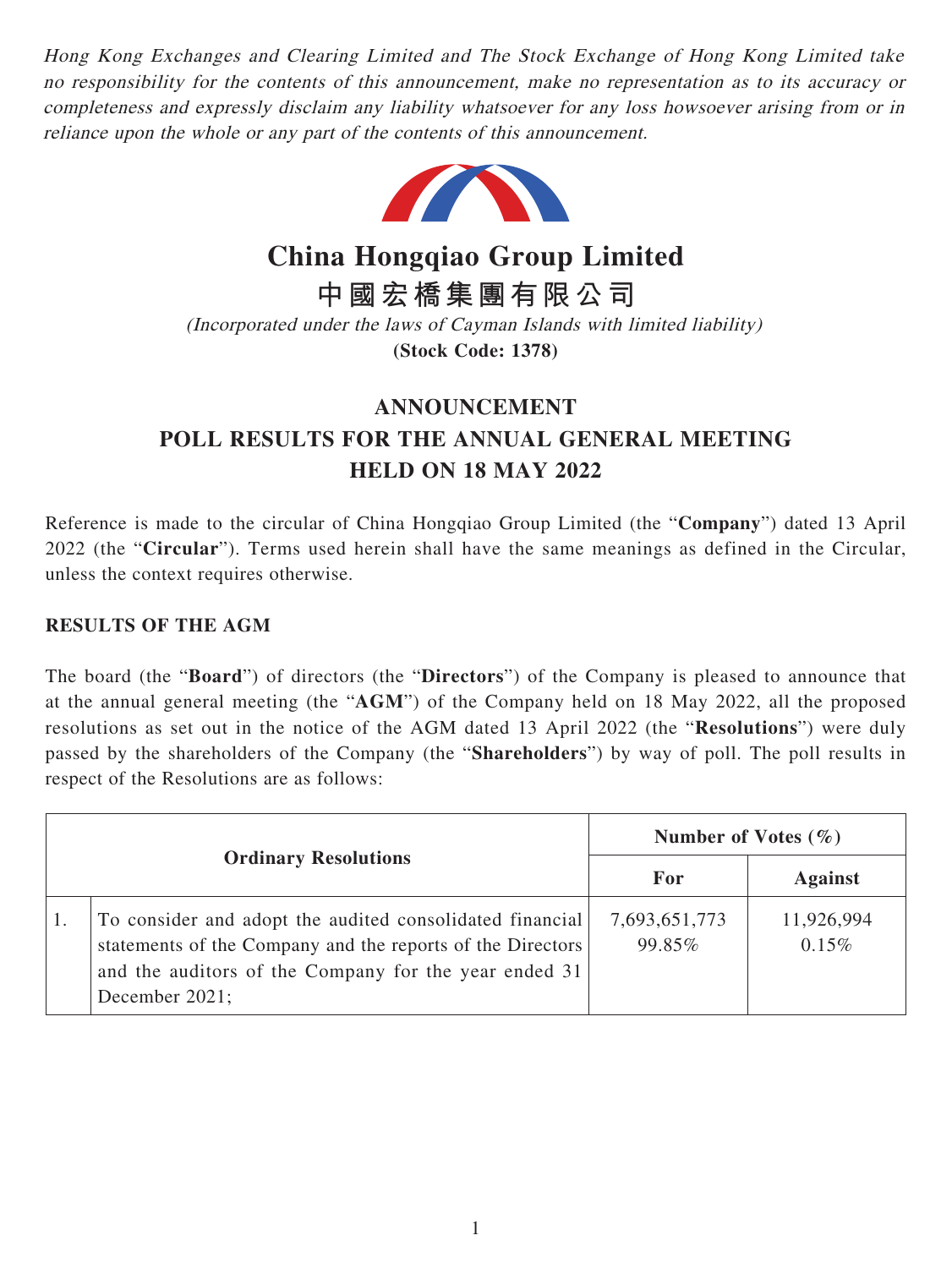|    | <b>Ordinary Resolutions</b> |                                                                                                                                  | Number of Votes $(\% )$ |                        |
|----|-----------------------------|----------------------------------------------------------------------------------------------------------------------------------|-------------------------|------------------------|
|    |                             |                                                                                                                                  | For                     | <b>Against</b>         |
| 2. | (i)                         | To re-elect Ms. Zheng Shuliang as an executive<br>Director;                                                                      | 7,667,188,071<br>99.52% | 37,151,696<br>0.48%    |
|    | (ii)                        | To re-elect Ms. Zhang Ruilian as an executive<br>Director;                                                                       | 7,676,210,444<br>99.62% | 29,368,323<br>0.38%    |
|    |                             | (iii) To re-elect Ms. Wong Yuting as an executive<br>Director;                                                                   | 7,676,232,323<br>99.62% | 29,346,444<br>0.38%    |
|    | (iv)                        | To re-elect Mr. Yang Congsen as a non-executive<br>Director;                                                                     | 7,568,082,444<br>98.30% | 130,850,646<br>1.70%   |
|    | (v)                         | To re-elect Mr. Zhang Jinglei as a non-executive<br>Director;                                                                    | 7,562,494,025<br>98.31% | 130,289,959<br>1.69%   |
|    | (vi)                        | To re-elect Mr. Li Zimin (Mr. Zhang Hao as his<br>alternate) as a non-executive Director;                                        | 7,591,480,477<br>98.68% | 101,303,507<br>1.32%   |
|    |                             | (vii) To re- elect Ms. Sun Dongdong as a non- executive<br>Director;                                                             | 7,488,834,039<br>97.36% | 203, 352, 394<br>2.64% |
|    |                             | (viii) To re-elect Mr. Wen Xianjun as an independent non-<br>executive Director;                                                 | 7,566,686,893<br>98.21% | 137,566,874<br>1.79%   |
|    | (ix)                        | To re-elect Mr. Xing Jian, who has served the<br>Company for more than nine years, as an independent<br>non-executive Director;  | 7,490,519,821<br>97.38% | 201,666,612<br>2.62%   |
|    | (x)                         | To re-elect Mr. Han Benwen, who has served the<br>Company for more than nine years, as an independent<br>non-executive Director; | 7,539,718,246<br>98.02% | 152,468,187<br>1.98%   |
|    | $(x_i)$                     | To re-elect Mr. Dong Xinyi as an independent non-<br>executive Director;                                                         | 7,696,227,067<br>99.88% | 9,351,700<br>0.12%     |
|    |                             | (xii) To authorise the Board to fix the respective<br>Directors' remuneration;                                                   | 7,704,164,267<br>99.98% | 1,414,500<br>0.02%     |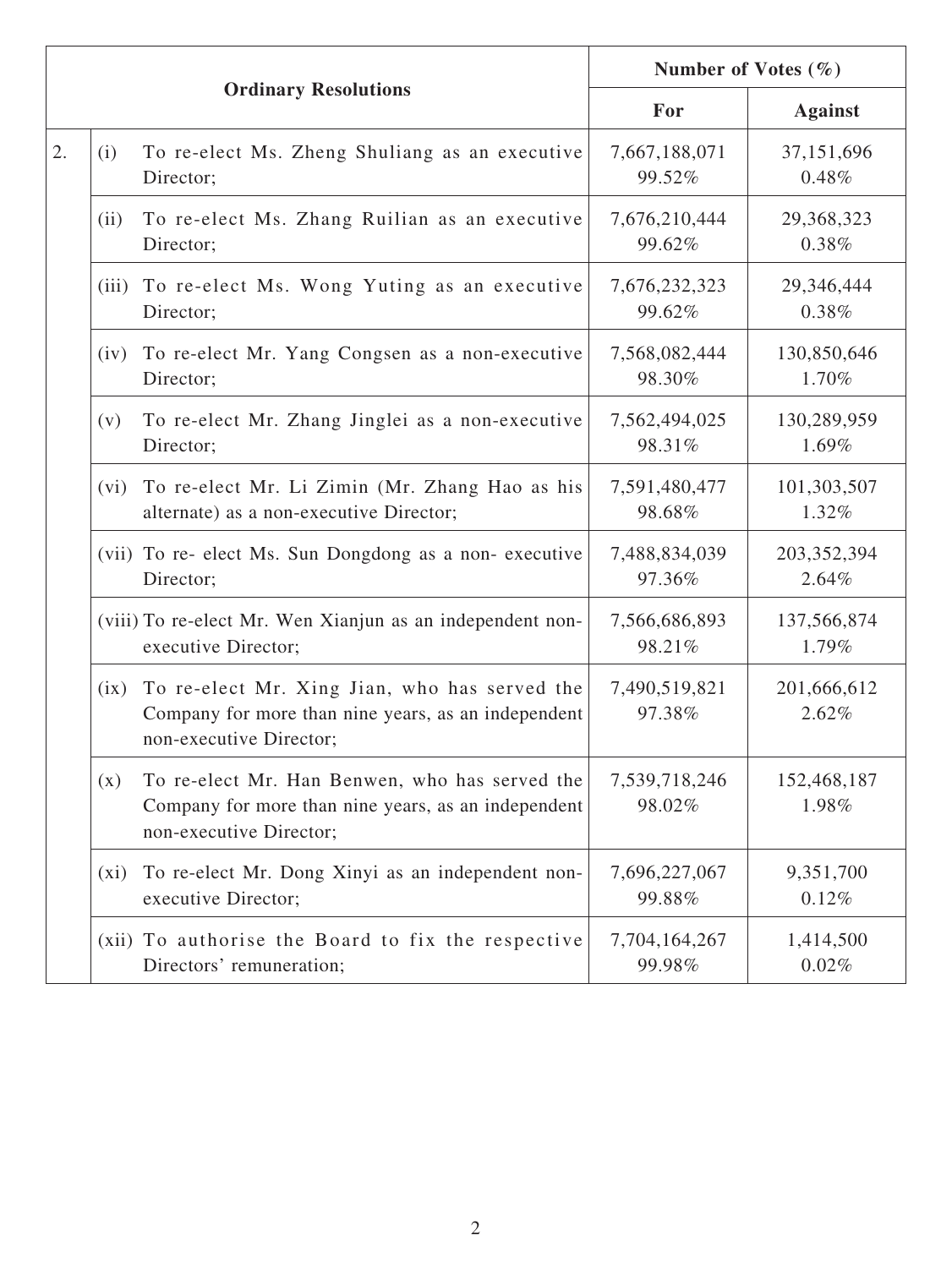|    |                                                                                                                                                                                                                                                                                                                                                                                                                                                                                                                                                                                                                                                                                                                                                                                                                                                                                                                                             | Number of Votes $(\% )$ |                         |  |
|----|---------------------------------------------------------------------------------------------------------------------------------------------------------------------------------------------------------------------------------------------------------------------------------------------------------------------------------------------------------------------------------------------------------------------------------------------------------------------------------------------------------------------------------------------------------------------------------------------------------------------------------------------------------------------------------------------------------------------------------------------------------------------------------------------------------------------------------------------------------------------------------------------------------------------------------------------|-------------------------|-------------------------|--|
|    | <b>Ordinary Resolutions</b>                                                                                                                                                                                                                                                                                                                                                                                                                                                                                                                                                                                                                                                                                                                                                                                                                                                                                                                 | For                     | <b>Against</b>          |  |
| 3. | To re-appoint SHINEWING (HK) CPA Limited as auditors<br>of the Company and to authorise the Board to fix their<br>remuneration;                                                                                                                                                                                                                                                                                                                                                                                                                                                                                                                                                                                                                                                                                                                                                                                                             | 7,690,320,743<br>99.80% | 15,258,024<br>0.20%     |  |
| 4. | To declare a final dividend of HK\$60 cents per share for<br>the year ended 31 December 2021 to the Shareholders;                                                                                                                                                                                                                                                                                                                                                                                                                                                                                                                                                                                                                                                                                                                                                                                                                           | 7,705,578,767<br>100%   | $\overline{0}$<br>$0\%$ |  |
| 5. | To give a general mandate to the Directors to repurchase<br>the shares of the Company ("Shares") not exceeding<br>10% of the aggregate nominal amount of the issued share<br>capital of the Company as at the date of passing of this<br>resolution;                                                                                                                                                                                                                                                                                                                                                                                                                                                                                                                                                                                                                                                                                        | 7,703,302,916<br>99.97% | 2,275,851<br>0.03%      |  |
| 6. | To give a general mandate to the Directors to issue,<br>allot and deal with the Shares not exceeding 20% of the<br>aggregate nominal amount of the issued share capital of<br>the Company as at the date of passing of this resolution;                                                                                                                                                                                                                                                                                                                                                                                                                                                                                                                                                                                                                                                                                                     | 7,076,654,668<br>92.00% | 615, 531, 765<br>8.00%  |  |
| 7. | To extend the general mandate granted to the Directors to<br>issue, allot and deal with the new Shares representing the<br>total number of the shares repurchased; and                                                                                                                                                                                                                                                                                                                                                                                                                                                                                                                                                                                                                                                                                                                                                                      | 7,111,038,723<br>92.44% | 581, 147, 710<br>7.56%  |  |
|    |                                                                                                                                                                                                                                                                                                                                                                                                                                                                                                                                                                                                                                                                                                                                                                                                                                                                                                                                             | Number of Votes $(\% )$ |                         |  |
|    | <b>Special Resolution</b>                                                                                                                                                                                                                                                                                                                                                                                                                                                                                                                                                                                                                                                                                                                                                                                                                                                                                                                   | For                     | <b>Against</b>          |  |
| 8. | "THAT the memorandum and articles of association of<br>the Company be amended in the manner as set out in the<br>Circular and the amended and restated memorandum and<br>articles of association of the Company in the form of the<br>document marked "A" and produced to the AGM and for<br>the purpose of identification initialed by the chairman of<br>the AGM, which consolidates all the proposed amendments<br>mentioned in the Circular, be approved and adopted as<br>the amended and restated memorandum and articles of<br>association of the Company in substitution for and to the<br>exclusion of the existing memorandum and articles of<br>association of the Company, including but not limited to<br>authorising any of the Directors, company secretary or<br>assistant company secretary of the Company to deal with<br>all necessary filings in Hong Kong and the Cayman Islands<br>in connection with the foregoing." | 7,516,567,678<br>97.56% | 187,772,089<br>2.44%    |  |